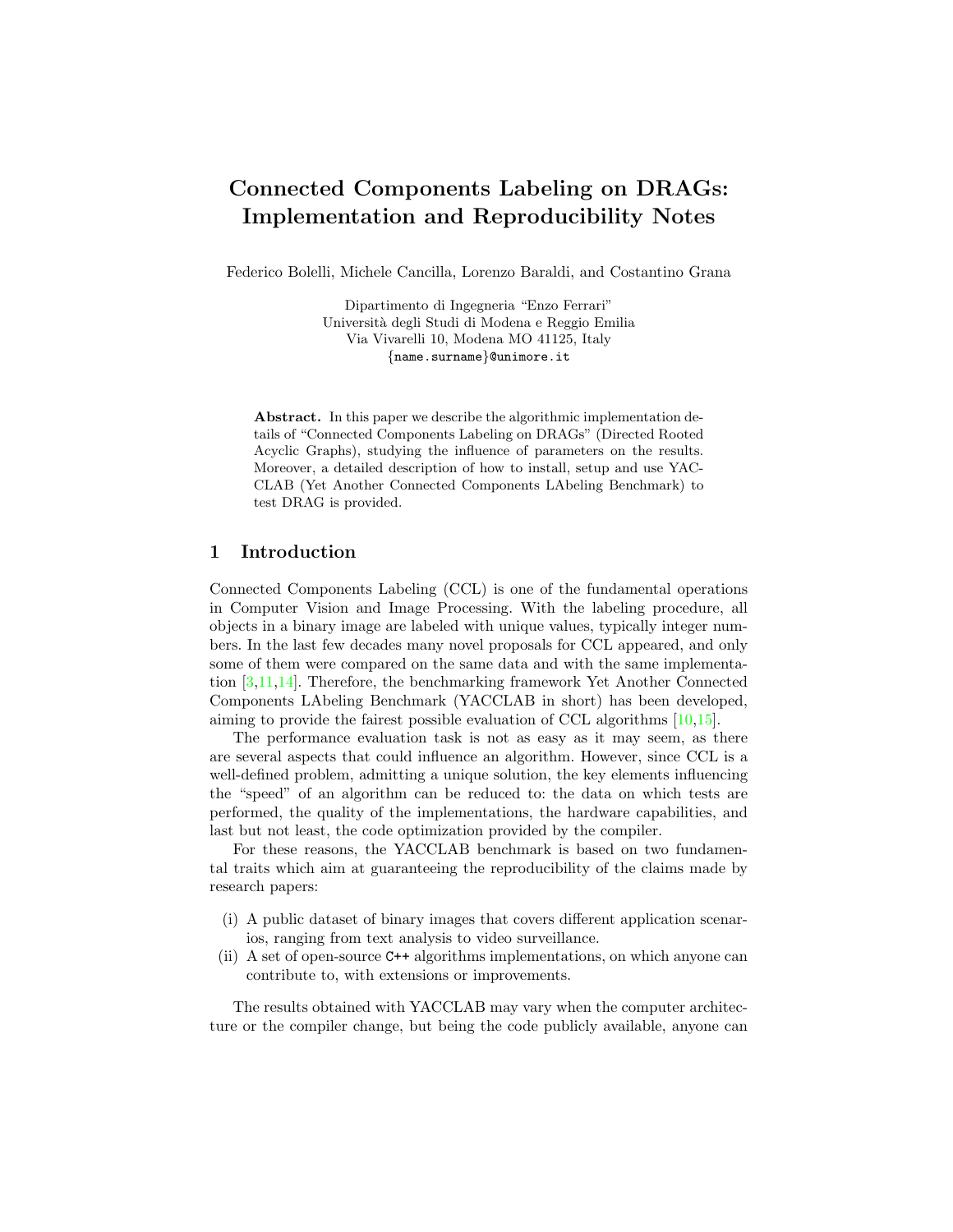test the provided algorithms on his own setting, choosing the one which suits his needs best, and verify any claim found in literature.

Following this line of work, in this paper we describe the algorithmic and implementation details of a recently developed CCL algorithm, "Connected Component Labeling on DRAGs" (Directed Rooted Acyclic Graphs) [\[7\]](#page-4-4), focusing on its integration with YACCLAB and on the installation procedure. A detailed analysis of parameters influence on the result is also provided.

The source code of the aforementioned algorithm is located at [\[1\]](#page-3-1), whereas the benchmarking suite can be found at [\[4\]](#page-3-2).

#### 2 How to test DRAG with YACCLAB

To correctly install and run YACCLAB the following packages, libraries and utilities are required:

- CMake 3.0.0 or higher (<https://cmake.org>);
- OpenCV 3.0 or higher (<http://opencv.org>),
- Gnuplot (<http://www.gnuplot.info>);
- $-$  C++11 compiler.

The installation procedure requires the following steps:

- Clone the GitHub repository  $[4]$ ;
- Install the software using CMake, which should automatically find OpenCV path, whether correctly installed on your OS, download the YACCLAB dataset, and create a C++ project for the selected compiler;
- Set the configuration file config.yaml placed in the installation folder and select the desired tests;
- Open the project, compile and run it.

There are six different tests available: *correctness* tests are an initial validation of the algorithms; average tests run algorithms on every image of a dataset, reporting for each method the average run-time; *average\_with\_steps* separates the labeling time of each scan, and that required to allocate/deallocate data structures; *density* and *granularity* use synthetic images to evaluate the performance of different approaches in terms of scalability on the number of pixels, foreground density and pattern granularity; memory tests report an indication on the expected number of memory accesses required by an algorithm on a reference dataset.

YACCLAB stores average results in three different formats: a plain text file, histogram charts, either in color and in gray-scale, and a LAT<sub>E</sub>X table, which can be directly included in research papers. If an algorithm employs multiple scans, results will display time spent in each of them separately, producing a stacked histogram chart as output.

All the algorithms included in YACCLAB employ a base interface and implement the following virtual methods:

II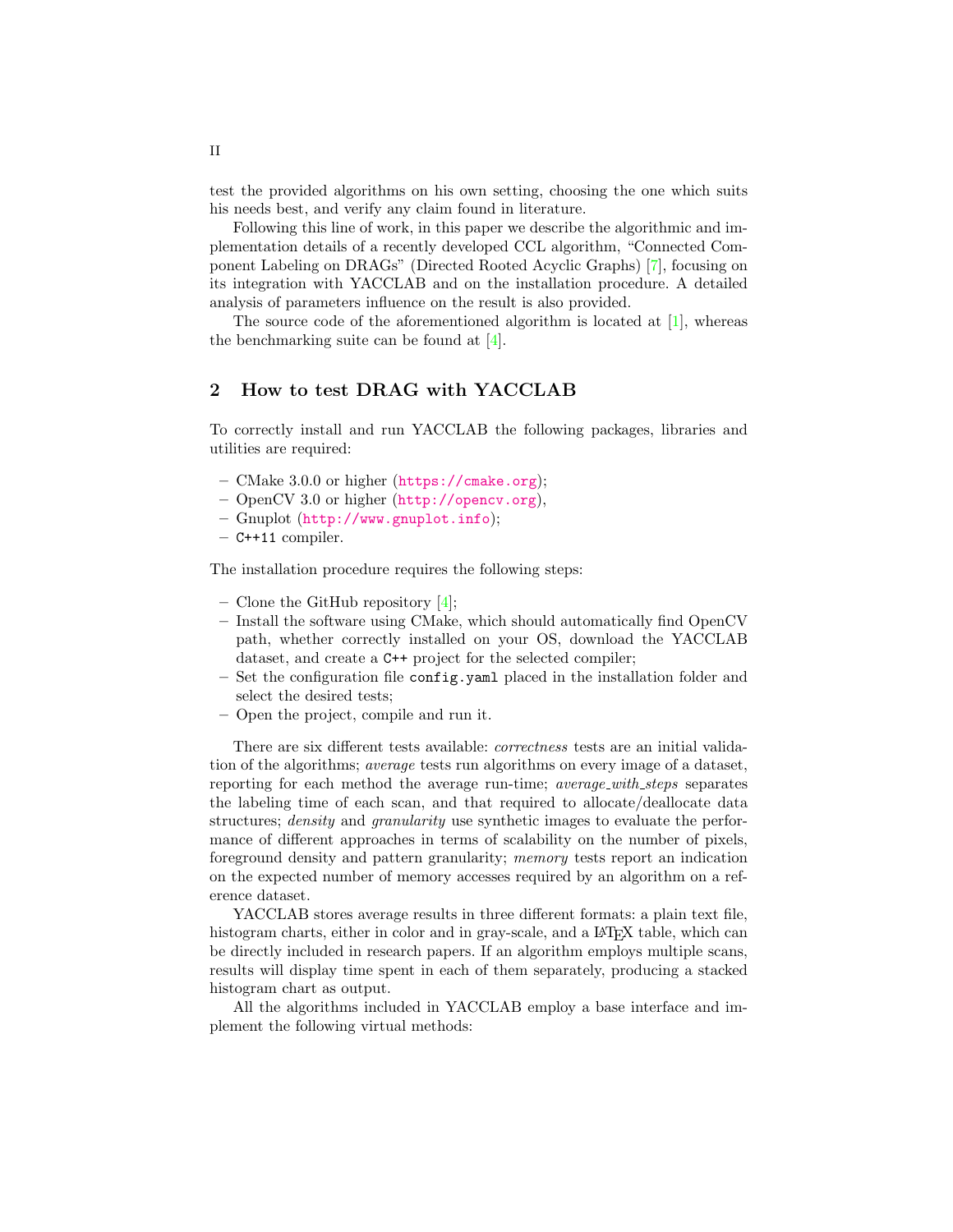- PerformLabeling: includes the whole algorithm code and it is necessary to perform average, density, granularity and size tests;
- PerformLabelingWithSteps: implements the algorithm, dividing it in steps  $(i.e.$  alloc/dealloc, first\_scan and second\_scan for those which have two scans, or all\_scan for the others) in order to evaluate every step separately; – PerformLabelingMem: is an implementation of the algorithm that traces the
	- number of memory accesses whenever they occur.

The Union-Find strategy is independent from the CCL one, therefore all CCL algorithms invoke a templated Union-Find implementation. YACCLAB is then able to compare each algorithm (but those for which the labels solver is built-in) with four different labels solving strategies: standard Union-Find (UF), Union-Find with Path Compression (UFPC) [\[21\]](#page-4-5), Interleaved Rem's algorithm with splicing (RemSP)  $[12]$  and Three Table Array (TTA)  $[16]$ . This standardization reduces the code variability, allowing to separate the Union-Find data structures from the ones of CCL algorithms, and provides fairer comparisons without negatively impacting the execution time.

The NULL labeling, also referred as NULL, defines a lower bound limit for the execution time of CCL algorithms on a given machine and a reference dataset. As the name suggests, the NULL algorithm does not provide the correct connected components of an image, but only copies the pixels from the input image into the output one. This "algorithm" allows to identify the minimum time required for allocating the memory of the output image, reading the input image and writing the output one. In this way, all the algorithms can be compared in terms of how costly the additional operations required are.

#### 3 Experiments Reproducibility

The DRAG algorithm was tested on an Intel Core i7-4770 CPU @ 3.40GHz  $(4\times32$  KB L1 cache,  $4\times256$  KB L2 cache, and 8 MB of L3 cache) with Linux OS and GCC 7.2.0 compiler enabling the -O3 and -m32 flags.

The impact of the labels solver on the overall performance is typically limited for most algorithms, so we only reported results obtained with the UFPC solver on the state-of-the-art algorithms.

The DRAG performance have been compared on six different datasets: a collection of histological images [\[13\]](#page-4-8) with an average amount of 1.21 million pixels to analyze and 484 components to label (Medical), fingerprint images [\[20\]](#page-4-9), collected by using low-cost optical sensors or synthetically generated, with an average of 809 components to label (Fingerprints), high resolution historical document images [\[6,](#page-4-10)[8](#page-4-11)[,9\]](#page-4-12) with more than 15000 components and a low foreground density (XDOCS), a dataset for people detection [\[5\]](#page-3-3), tracking, action analysis and trajectory analysis with very low foreground density and few components to identify (3DPeS), a selection of documents [\[2,](#page-3-4)[18](#page-4-13)[,19\]](#page-4-14) collected and scanned using a wide variety of equipment over time with a resolution varying from 150 to 300 DPI (Tobacco800), and a large set of standard resolution natural images [\[17\]](#page-4-15) taken from Flickr (MirFlickr).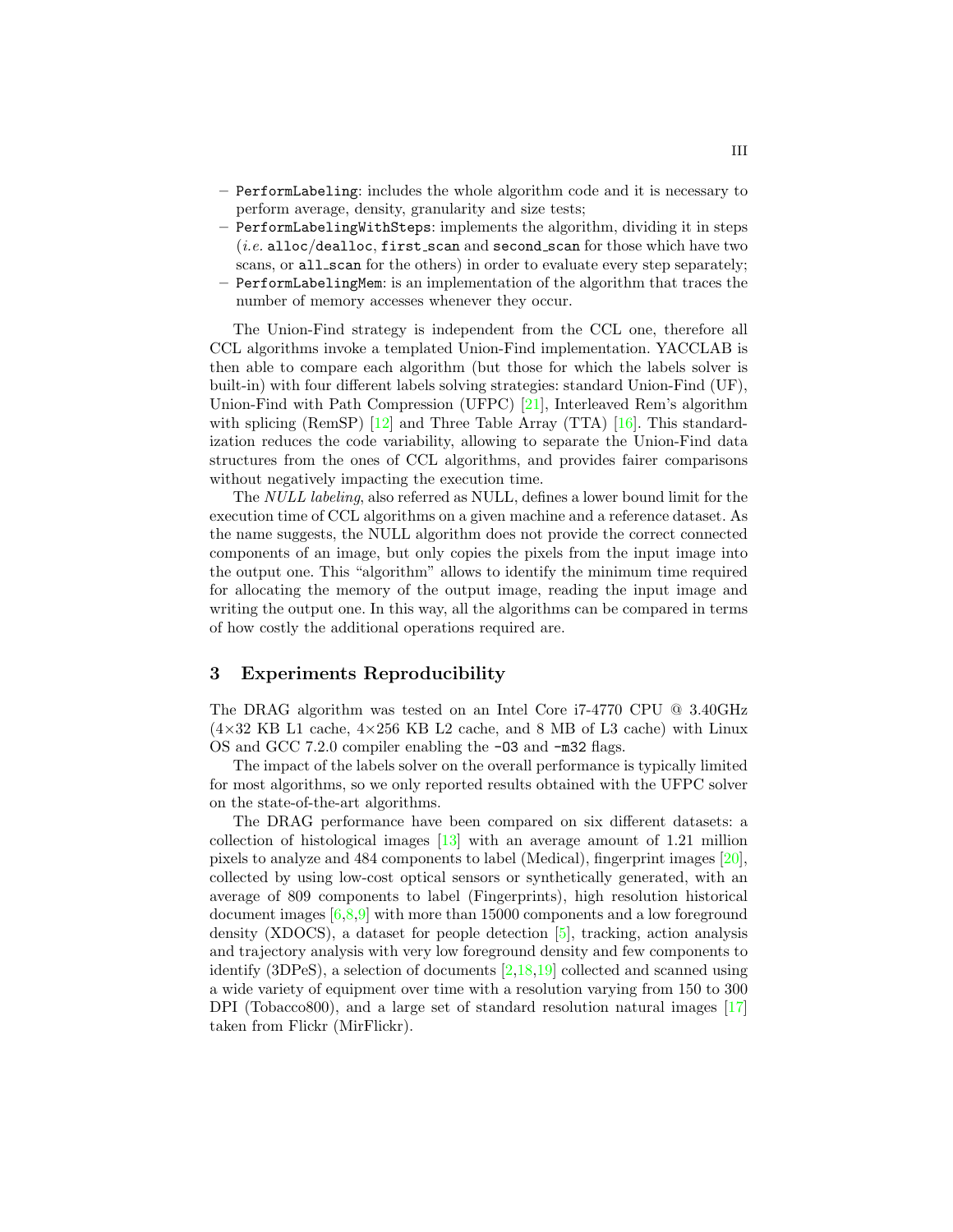In order to execute the same experiments reported in [\[7\]](#page-4-4) the perform, algorithms, and average datasets fields in the configuration file must be set as follows:

```
perform: {correctness: true, average: true, average_with_steps: false,
          density: false, granularity: false, memory: false}
algorithms: [SAUF_UFPC, BBDT_UFPC, DRAG_UFPC, CTB_UFPC, PRED_UFPC, CT,
             labeling_NULL]
average_datasets: ["mirflickr", "fingerprints", "xdocs", "tobacco800",
                   "3dpes", "medical"]
```
Average tests were repeated 10 times (setting the tests\_number.average in the configuration file), and for each image the minimum execution time was considered. The use of minimum is justified by the fact that, in theory, an algorithm on a specific environment will always require the same time to execute. This time was computable in exact way on non multitasking single core processors (8086, 80286). Nowadays, too many unpredictable things could occur in background, independently with respect to the specific algorithm. Anyway, an algorithm cannot use less than the required clock cycles, so the best way to get the "real" execution time is to use the minimum value over multiple runs. The probability of having a higher execution time is then equal for all algorithms. For that reason, taking the minimum is the only way to get reproducible results from one execution of the benchmark to another on the same environment.

#### 4 Conclusion

This paper describes how to setup the YACCLAB project to reproduce the result reported in [\[7\]](#page-4-4). The processor model –and in particular the cache sizes–, the RAM speed and the background tasks will influence the execution time. Nevertheless, the algorithms relative performance should remain extremely similar. Changing the OS or the compiler is instead likely to heavily influence the outcome.

### References

- <span id="page-3-1"></span>1. The DRAG Algorithm. [https://github.com/prittt/YACCLAB/blob/master/](https://github.com/prittt/YACCLAB/blob/master/include/labeling_bolelli_2018.h) [include/labeling\\_bolelli\\_2018.h](https://github.com/prittt/YACCLAB/blob/master/include/labeling_bolelli_2018.h), accessed on 13-March-2019
- <span id="page-3-4"></span>2. Agam, G., Argamon, S., Frieder, O., Grossman, D., Lewis, D.: The Complex Document Image Processing (CDIP) Test Collection Project. Illinois Institute of Technology (2006)
- <span id="page-3-0"></span>3. Allegretti, S., Bolelli, F., Cancilla, M., Grana, C.: Optimizing GPU-Based Connected Components Labeling Algorithms. In: Third IEEE International Conference on Image Processing, Applications and Systems (IPAS) (2018)
- <span id="page-3-2"></span>4. The YACCLAB Project. <https://github.com/prittt/YACCLAB>, accessed on 13- March-2019
- <span id="page-3-3"></span>5. Baltieri, D., Vezzani, R., Cucchiara, R.: 3DPeS: 3D People Dataset for Surveillance and Forensics. In: Proceedings of the 2011 joint ACM workshop on Human gesture and behavior understanding. pp. 59–64. ACM (2011)